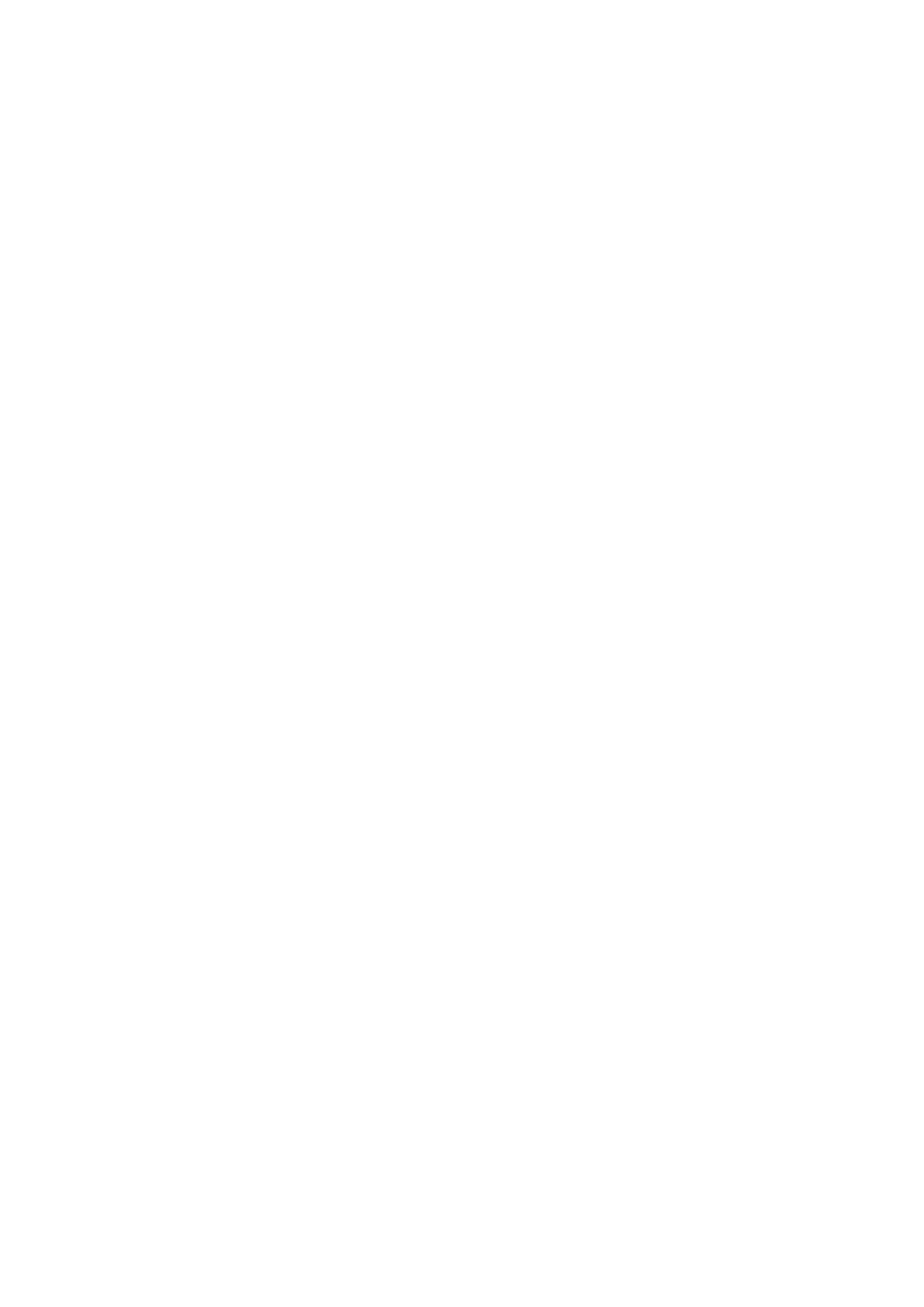# An introduction to the quarterly update for Prudential Risk Managed Passive range.

Inside you will find information including investment aims, how funds are chosen, commentary on financial markets and updates on each fund.

The information in this guide is correct as at 31 March 2022 unless otherwise stated.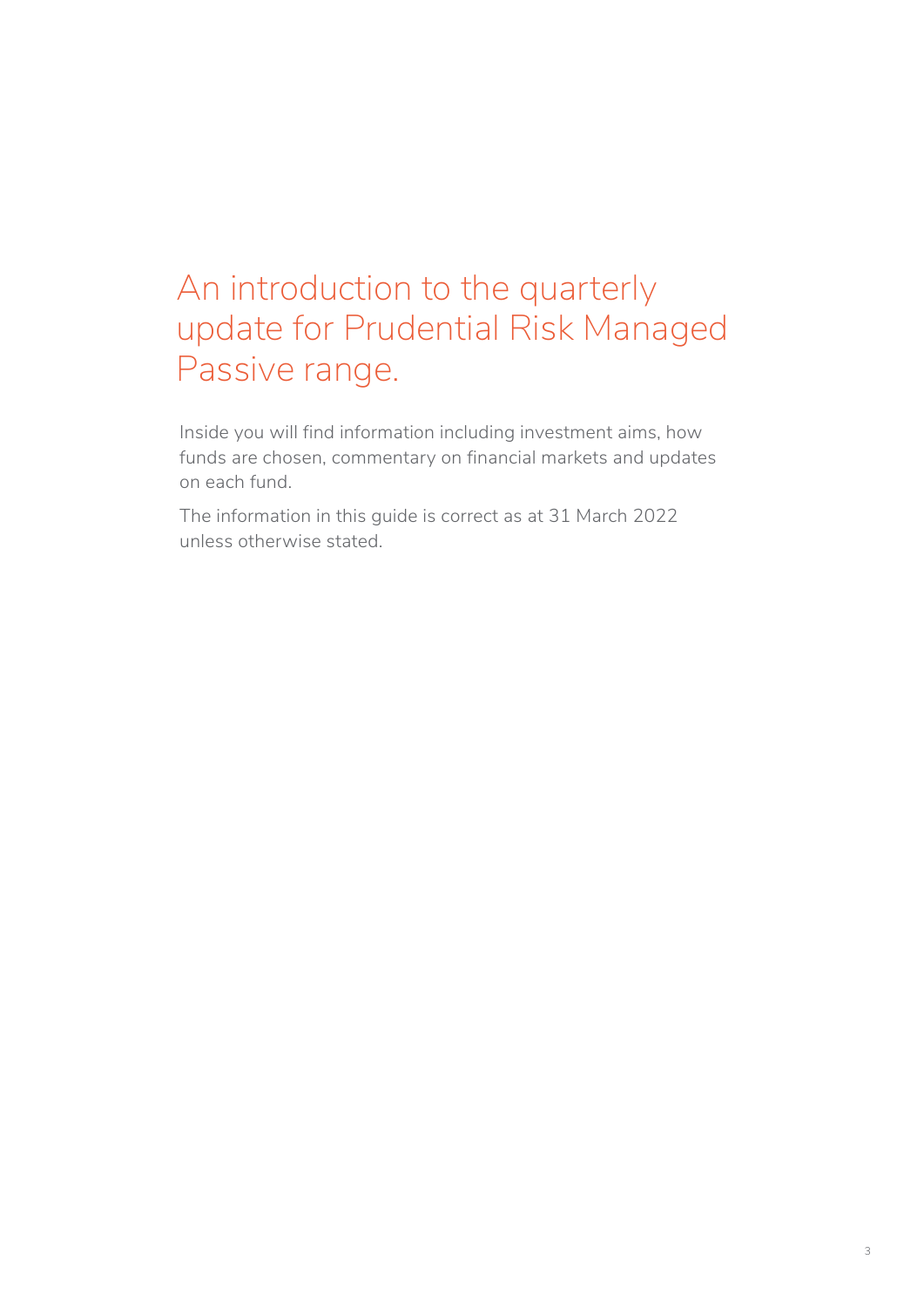| Prudential Risk Managed Passive range – availability        | 5  |
|-------------------------------------------------------------|----|
| M&G Treasury & Investment Office (T&IO) -<br>market update* | 6  |
| Risk Managed Passive 1                                      | 8  |
| <b>Risk Managed Passive 2</b>                               | 9  |
| <b>Risk Managed Passive 3</b>                               | 10 |
| Risk Managed Passive 4                                      | 11 |
| Risk Managed Passive 5                                      | 12 |
| Performance                                                 | 13 |
| Glossary                                                    | 14 |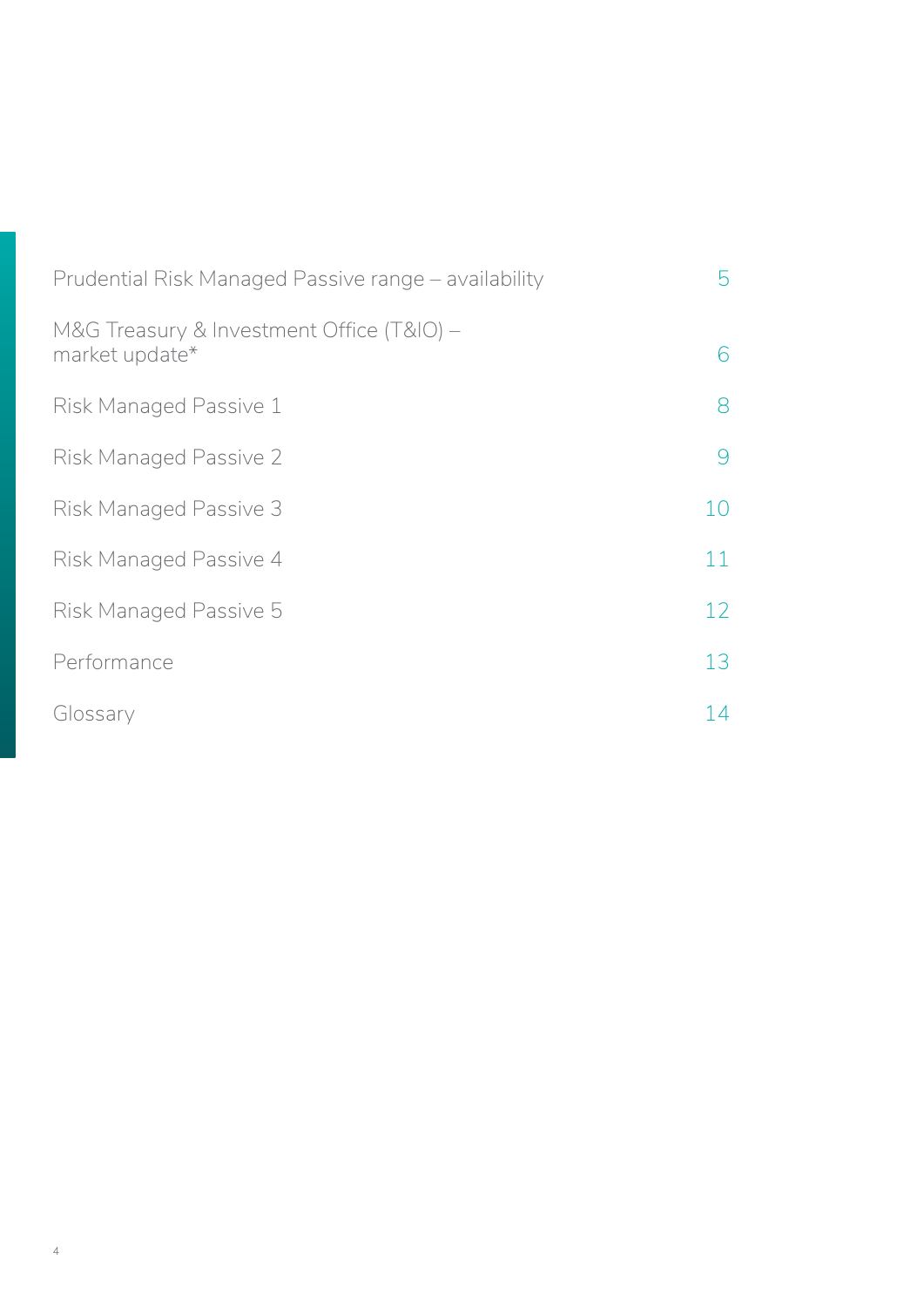# <span id="page-4-0"></span>Prudential Risk Managed Passive range – availability

It's possible to invest in the Prudential Risk Managed Passive range through a number of products, and, as an Open Ended Investment Company (OEIC), from a range of fund "platforms" such as Cofunds, Fidelity FundsNetwork, Transact and more.

|                           | Prudential<br>Retirement<br>Account                                                                                                                                                                                                          | International<br>Portfolio<br><b>Bond</b> | <b>OEIC</b>             | $ISA*$        | Prudential<br>Investment<br>Plan | Flexible<br><b>Retirement Plan</b><br>(Personal Pension<br>& Drawdown) | <b>Trustee</b><br>Investment<br>Plan | Prudential<br>International<br>Investment<br><b>Bond</b> |  |  |
|---------------------------|----------------------------------------------------------------------------------------------------------------------------------------------------------------------------------------------------------------------------------------------|-------------------------------------------|-------------------------|---------------|----------------------------------|------------------------------------------------------------------------|--------------------------------------|----------------------------------------------------------|--|--|
| Risk Managed<br>Passive 1 | $\mathcal{J}$                                                                                                                                                                                                                                | $\boldsymbol{Z}$                          | $\checkmark$            | $\checkmark$  | $\mathcal{S}$                    |                                                                        |                                      |                                                          |  |  |
| Risk Managed<br>Passive 2 | $\boldsymbol{\mathcal{U}}$                                                                                                                                                                                                                   | $\boldsymbol{Z}$                          | $\checkmark$            | $\checkmark$  | Ø                                |                                                                        |                                      |                                                          |  |  |
| Risk Managed<br>Passive 3 | $\blacktriangledown$                                                                                                                                                                                                                         | $\boldsymbol{Q}$                          | $\checkmark$            | $\mathcal{S}$ | $\boldsymbol{\mathcal{G}}$       |                                                                        |                                      |                                                          |  |  |
| Risk Managed<br>Passive 4 | $\boldsymbol{\mathcal{J}}$                                                                                                                                                                                                                   | $\bullet$                                 | $\mathcal{\mathcal{A}}$ | $\checkmark$  | $\bullet$                        |                                                                        |                                      |                                                          |  |  |
| Risk Managed<br>Passive 5 | $\boldsymbol{\mathcal{J}}$                                                                                                                                                                                                                   | $\boldsymbol{\mathcal{U}}$                | $\checkmark$            | $\checkmark$  | $\mathcal{S}$                    |                                                                        |                                      |                                                          |  |  |
| $\ast$                    | The Prudential ISA is provided by Link Financial Investments Limited, the ISA Plan Manager. Link Financial Investments Limited<br>is responsible for all the regulatory and legal aspects of the ISA and the provision of customer services. |                                           |                         |               |                                  |                                                                        |                                      |                                                          |  |  |

*\* The Prudential ISA is provided by Link Financial Investments Limited, the ISA Plan Manager. Link Financial Investments Limited* 

This Quarterly Update describes the asset allocations and fund aims of the OEIC versions of these funds. This fund type is distinguished from the Unit-Linked versions, that invest exclusively in the OEIC funds, by the prefix 'LF' in their full name as in 'LF Risk Managed Passive 1' for example.

If you invest or hold these funds in a Pension, Life or International policy you may have the Unit-Linked version that doesn't have the 'LF' prefix. Instead it will simply say 'Prudential' (for Pension and Life funds) as in 'Prudential Risk Managed Passive 1' for example. International funds will have the prefix 'PIA' in their title.

The Unit-Linked versions generally have a slightly larger proportion of their holdings in cash and may have different charging and taxation costs. This will mean their investment performance will be different to their OEIC equivalent.

Your product literature will help you identify which version of the fund you may hold. Or alternatively ask your financial adviser for more information.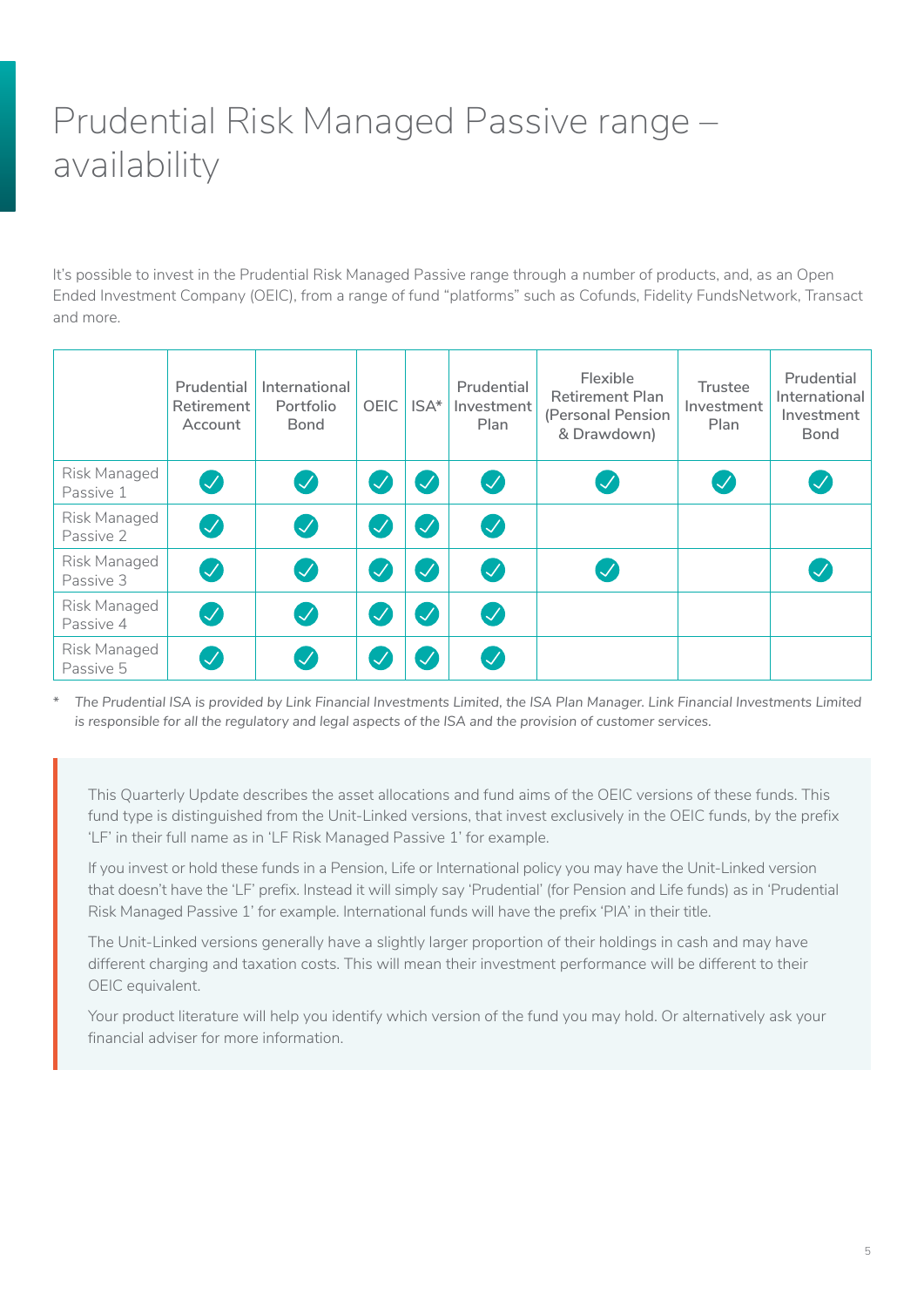# <span id="page-5-0"></span>M&G Treasury & Investment Office (T&IO) – market update\*

- T&IO are our in-house investment strategists and "manager of managers"
- They are a well-resourced team that includes experienced investment professionals with specialist expertise in capital markets research, investment strategy design, liability management, portfolio management and manager selection and oversight.
- T&IO are responsible for approximately £175 billion AUM, as at 31st December 2021, across a range of multi-asset investment solutions.

In this section T&IO give their thoughts on current market conditions. This commentary reflects the general views of T&IO and should not be taken as recommendation or advice as how any specific market is likely to perform. If there is information or terminology included in the commentary that you would like to discuss, then please contact your financial adviser.

### Economic view

The relatively mild infection produced by the dominant Omicron COVID-19 variant meant that many economies were able to reduce restrictions and move towards fully reopening during the quarter, aiding global economic growth. However, in China, strict COVID-19 curbs and continued uncertainty in its property sector hampered economic activity in the country somewhat. The price rises seen on many goods and services globally over the past year continued during the period, a problem that was exacerbated by Russia's military invasion of Ukraine in late February. The conflict sent prices in energy markets (oil and gas) and other key commodity markets soaring as production shutdowns and international sanctions began to hit the Russian economy. Global economic activity began to be negatively affected, particularly in Europe where many nations rely on Russian gas supplies. The US Federal Reserve and the Bank of England both raised interest rates in response to the ongoing inflationary environment.

The economic picture remains uncertain however, we continue to believe that there are long-term opportunities available for the careful investor.

*\* M&G Investment Management Ltd (MAGIM), part of the M&G plc Group, are the investment managers for the Risk Managed Passive range. They make the fund selections and asset allocations adjustments recommended by T&IO.*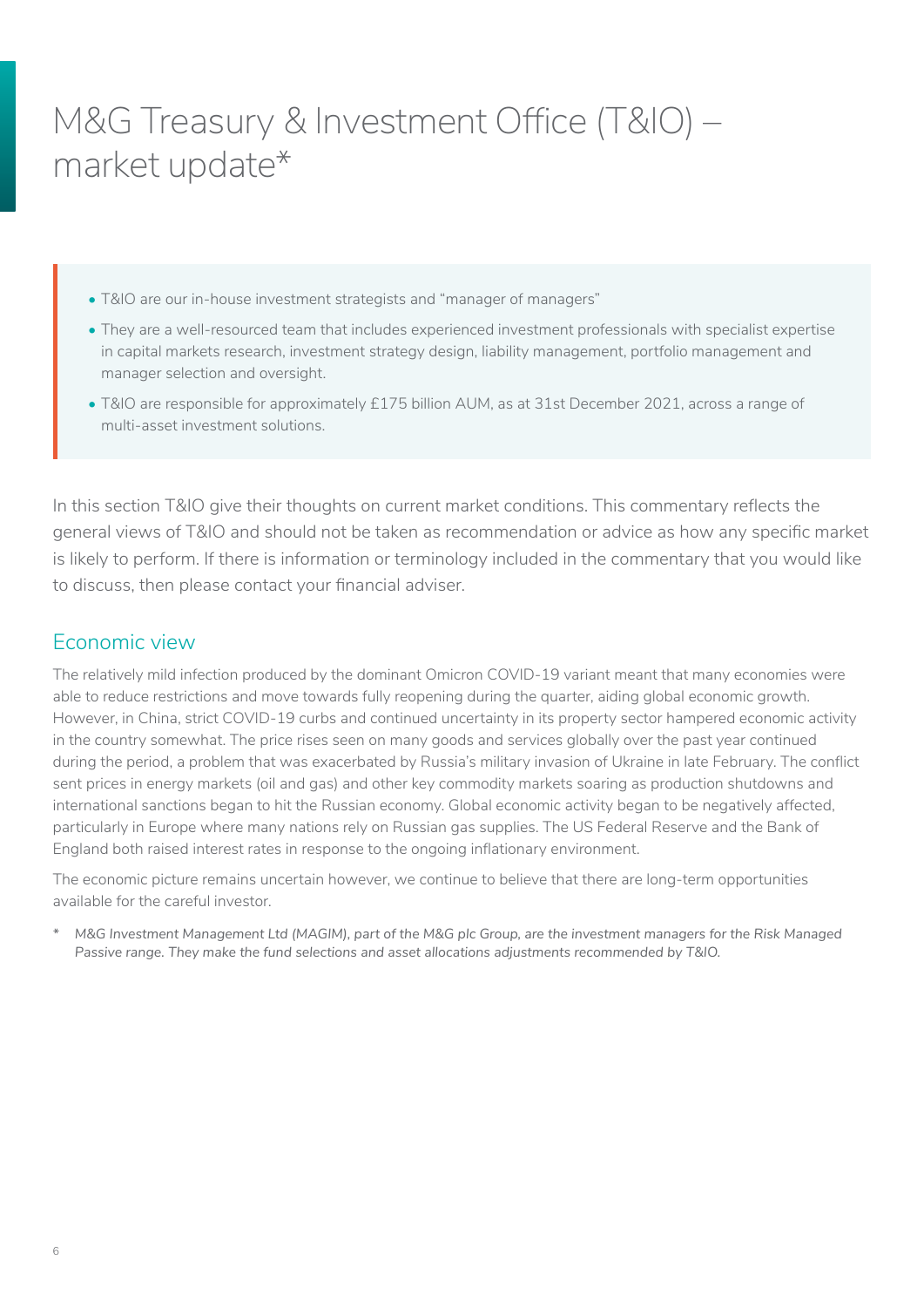# **Equities**

The UK stockmarket, led by the FTSE 100 larger companies index, proved to be remarkably resilient in a difficult start to the year, ending just in positive territory for a sixth-successive quarter and ahead of the major regional equity markets in local currency terms. The dominant events were the crisis in Ukraine and swingeing sanctions on Russia. Risk appetite improved as the two sides met for peace talks.

US stockmarkets fell, with falls led by the technologydominated Nasdaq, although losses were reduced by strong rallies late in March.

The war in Ukraine and its consequences weighed heavily on European equities. They fell and lagged other major markets and regions. Concerns about inflation, which was driven in part by surging commodities prices after Russia invaded Ukraine, and rising interest rates dampened investor sentiment.

The Japanese stockmarket fell and lagged the MSCI World Index. Asia Pacific ex Japan performed broadly in line with other markets around the world, although once again its largest constituent market, China, performed poorly.

Our view remains that a broadly diversified portfolio of equities will benefit overall returns over the long-term.

### Fixed Interest

It was a volatile period for fixed income markets, initially driven by concern that interest rates would need to be increased more aggressively to tackle surging inflation. The invasion of Ukraine became the dominant theme with a surge in wheat and energy prices expected to put even further pressure on inflation. Against this backdrop, UK government bonds (gilts) delivered negative returns as the 10-year gilt yield climbed above 1.7%, reaching its highest level in since 2016. UK corporate bonds were also in negative territory with the downturn in risk appetite leading to weakness across credit markets.

Global fixed income markets underperformed across the board as investors worried about inflation and increasingly hawkish central bank rhetoric before events in Eastern Europe cooled the lure for risk assets almost completely.

Over the long-term, we continue to favour corporate bonds over government bonds

#### Overview

The portfolio manager continues to maintain an overweight to listed alternatives and added a small overweight position in US equities in December. Similar overweight positions have been added to UK and European equities in the early part of 2022 funded by cash and European investment grade assets.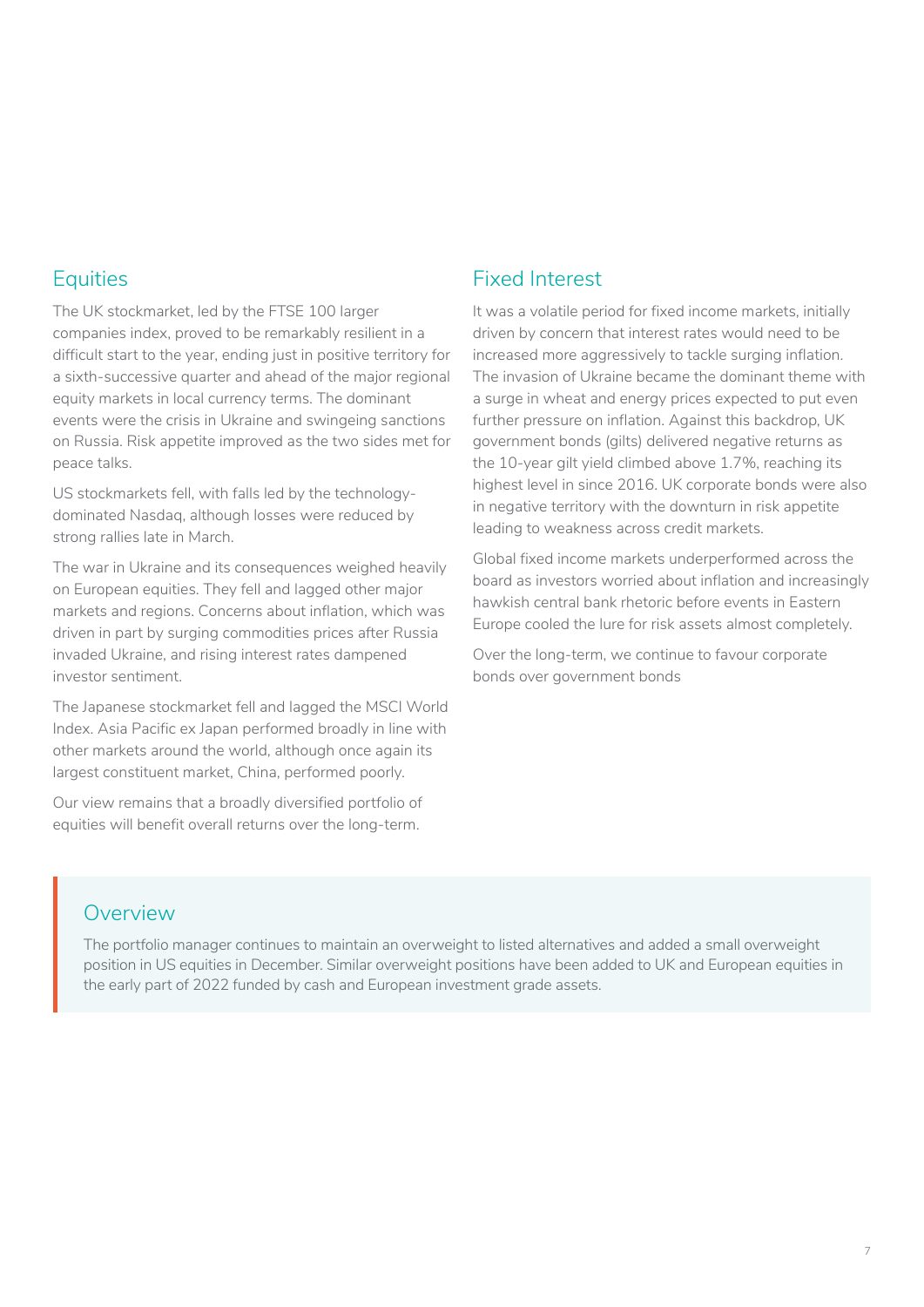<span id="page-7-0"></span>Portfolio Information, as at 31 March 2022, for the collective fund (an Open Ended Investment Company or OEIC)

### Fund Size: £330,013,011

### **Objective**

To achieve long-term (in excess of 5 years) total return (the combination of income and growth of capital) by investing in a mix of assets from around the world and aims to limit the average volatility (the amount by which the fund's value increases or decreases), per annum over rolling 5 year periods to 9%. There is no guarantee that the objective will be met over any time period and at any time the actual volatility may be higher or lower than 9%. You may get back less than you invest.

#### Asset Allocation (%)



### Top Ten Holdings %

- **1** ISHARES UK CORP BD IDX FND IEH ACC **25.2%**
- **2** ISHR US CORP BND IDX FLX EU AC HDG **16.8%**
- **3** ISHR EU IG CO BD IDX(IE) FLX EU AC **8.5%**
- **4** ISHARES UK EQTY INDX FND IEH **7.7%**
- **5** M&G STRATEGIC CORP BOND GBP A ACC 6.0%

|  | ISHARES PAC EX JAP EQTY INDX FND I    | 4.2%    |
|--|---------------------------------------|---------|
|  | ROYAL BANK OF CANADA GB               | 3.5%    |
|  | 8 L&G EUROPEAN INDEX C DISTR          | 3.3%    |
|  | M&G EM BOND FUND STERLING PP ACC      | $3.2\%$ |
|  | 10 FSI ASIA LCL BOND FND USD F ACC IB | 2.7%    |
|  |                                       |         |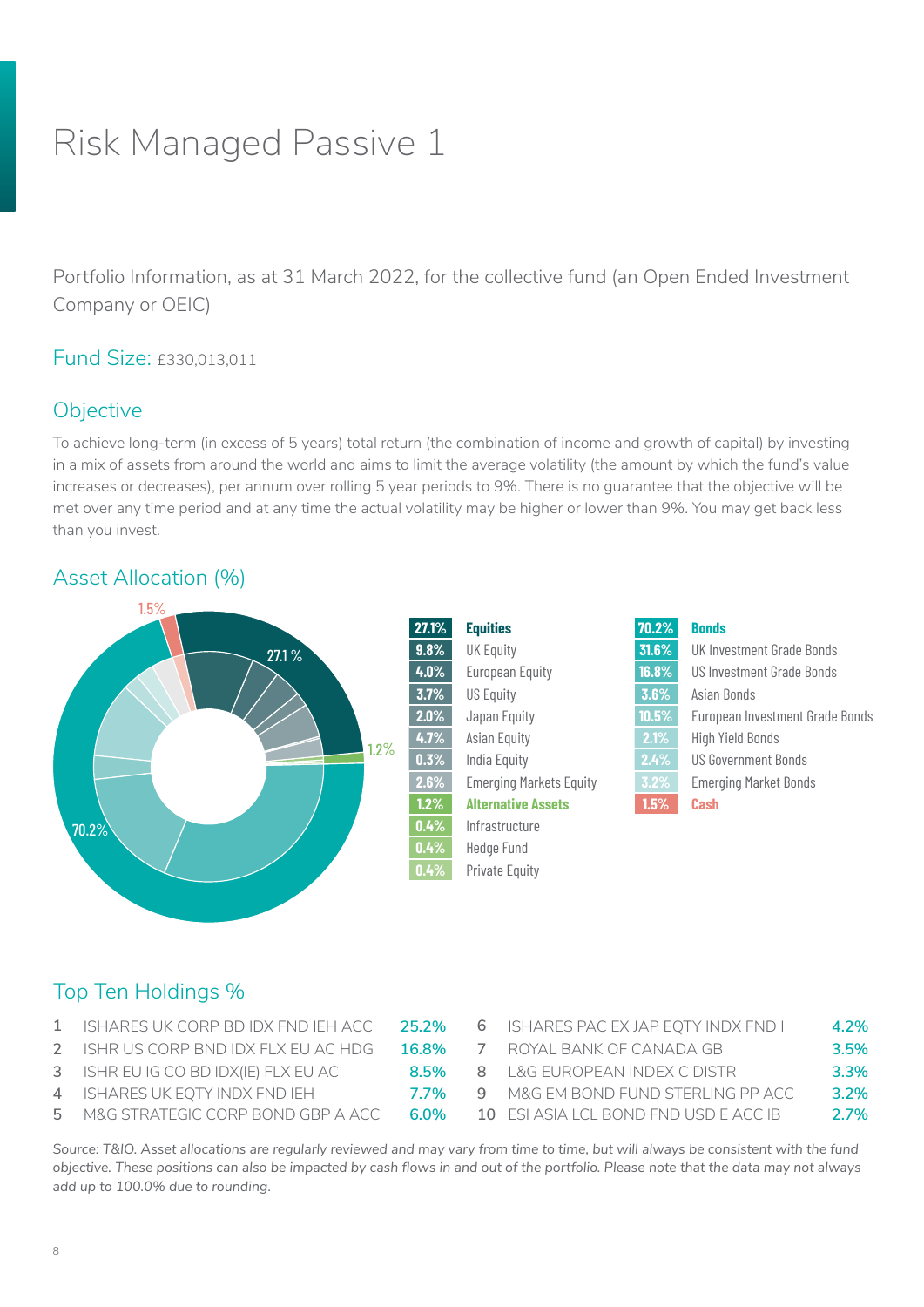<span id="page-8-0"></span>Portfolio Information, as at 31 March 2022, for the collective fund (an Open Ended Investment Company or OEIC)

#### Fund Size: £279,262,055

### **Objective**

To achieve long-term (in excess of 5 years) total return (the combination of income and growth of capital) by investing in a mix of assets from around the world and aims to limit the average volatility (the amount by which the fund's value increases or decreases), per annum over rolling 5 year periods to 10%. There is no guarantee that the objective will be met over any time period and at any time the actual volatility may be higher or lower than 10%. You may get back less than you invest.

### Asset Allocation (%)



| 36.8%   | <b>Equities</b>                | 60.3% | <b>Bonds</b>            |
|---------|--------------------------------|-------|-------------------------|
| 13.5%   | <b>UK Equity</b>               | 26.9% | UK Investment G         |
| 5.4%    | <b>European Equity</b>         | 14.0% | US Investment G         |
| $5.0\%$ | <b>US Equity</b>               | 3.1%  | Asian Bonds             |
| 2.6%    | Japan Equity                   | 8.7%  | European Invest         |
| 6.6%    | Asian Equity                   | 2.6%  | <b>High Yield Bonds</b> |
| 0.3%    | India Equity                   | 2.1%  | <b>US Government F</b>  |
| 3.4%    | <b>Emerging Markets Equity</b> | 2.9%  | <b>Emerging Market</b>  |
| 1.4%    | <b>Alternative Assets</b>      | 1.5%  | Cash                    |
| 0.5%    | Infrastructure                 |       |                         |
| $0.5\%$ | <b>Hedge Fund</b>              |       |                         |
| 0.5%    | <b>Private Equity</b>          |       |                         |

| 36.8%    | <b>Equities</b>                | 60.3% | <b>Bonds</b>                     |
|----------|--------------------------------|-------|----------------------------------|
| $13.5\%$ | <b>UK Equity</b>               | 26.9% | UK Investment Grade Bonds        |
| 5.4%     | <b>European Equity</b>         | 14.0% | <b>US Investment Grade Bonds</b> |
| $5.0\%$  | <b>US Equity</b>               | 3.1%  | Asian Bonds                      |
| 2.6%     | Japan Equity                   | 8.7%  | European Investment Grade Bonds  |
| 6.6%     | Asian Equity                   | 2.6%  | <b>High Yield Bonds</b>          |
| 0.3%     | India Equity                   | 2.1%  | <b>US Government Bonds</b>       |
| 3.4%     | <b>Emerging Markets Equity</b> | 2.9%  | <b>Emerging Market Bonds</b>     |
| 1.4%     | <b>Alternative Assets</b>      | 1.5%  | <b>Cash</b>                      |
|          |                                |       |                                  |

# Top Ten Holdings %

- **1** ISHARES UK CORP BD IDX FND IEH ACC **21.3%**
- **2** ISHR US CORP BND IDX FLX EU AC HDG **14.0%**
- **3** ISHARES UK EQTY INDX FND IEH **12.3%**
- **4** ISHR EU IG CO BD IDX(IE) FLX EU AC **6.9%**
- **5** ISHARES PAC EX JAP EQTY INDX FND **1** 5.9%

| 6 | M&G STRATEGIC CORP BOND GBP A ACC.  | $5.2\%$ |
|---|-------------------------------------|---------|
|   | 7 L&G EUROPEAN INDEX C DISTR        | 4.3%    |
|   | 8 ROYAL BANK OF CANADA GB           | 4.2%    |
|   | 9 ISHARES US EQTY INDX FND IEH      | 3.4%    |
|   | 10 M&G EM BOND FUND STERLING PP ACC | 2.9%    |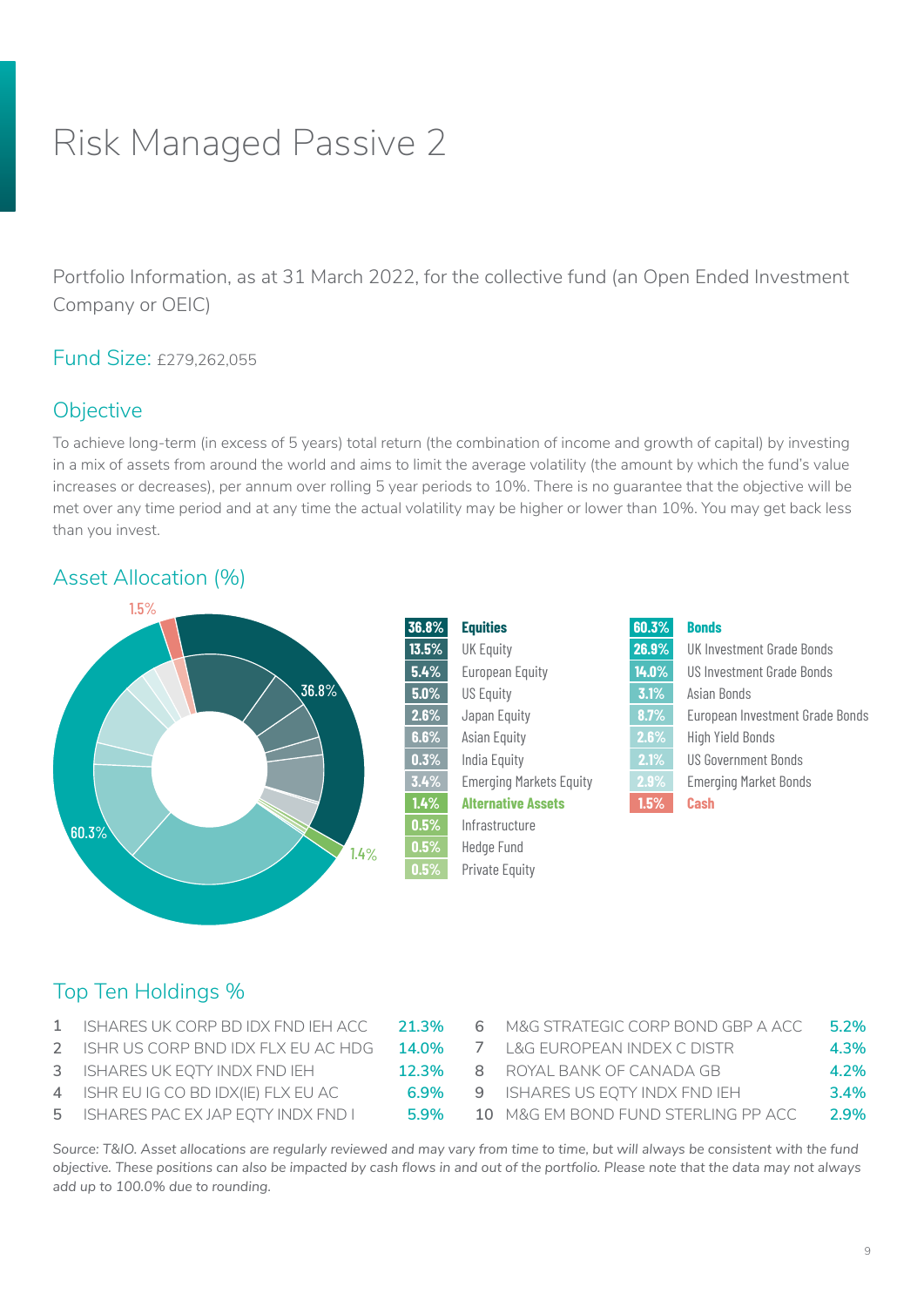<span id="page-9-0"></span>Portfolio Information, as at 31 March 2022, for the collective fund (an Open Ended Investment Company or OEIC)

#### Fund Size: £590,362,605

### **Objective**

To achieve long-term (in excess of 5 years) total return (the combination of income and growth of capital) by investing in a mix of assets from around the world and aims to limit the average volatility (the amount by which the fund's value increases or decreases), per annum over rolling 5 year periods to 12%. There is no guarantee that the objective will be met over any time period and at any time the actual volatility may be higher or lower than 12%. You may get back less than you invest.

### Asset Allocation (%)



| <b>Equities</b>                | 49.0%    | <b>Bonds</b>                    |
|--------------------------------|----------|---------------------------------|
| <b>UK Equity</b>               | 21.6%    | UK Investment Grade Bonds       |
| <b>European Equity</b>         | $11.1\%$ | US Investment Grade Bonds       |
| <b>US Equity</b>               | 2.5%     | Asian Bonds                     |
| Japan Equity                   | 6.9%     | European Investment Grade Bonds |
| Asian Equity                   | 2.6%     | <b>High Yield Bonds</b>         |
| India Equity                   | $1.6\%$  | <b>US Government Bonds</b>      |
| <b>Emerging Markets Equity</b> | 2.7%     | <b>Emerging Market Bonds</b>    |
| <b>Alternative Assets</b>      | 1.2%     | <b>Cash</b>                     |
|                                |          |                                 |

# Top Ten Holdings %

- **1** ISHARES UK CORP BD IDX FND IEH ACC **17.2%**
- **2** ISHARES UK EQTY INDX FND IEH **13.2%**
- **3** ISHR US CORP BND IDX FLX EU AC HDG **11.1%**
- **4** ISHARES PAC EX JAP EQTY INDX FND I **7.8%**
- **5** L&G EUROPEAN INDEX C DISTR **5.8% 10** L&G UK INDEX C DISTR **3.8%**

| 6 ISHR EU IG CO BD IDX(IE) FLX EU AC | 5.5% |
|--------------------------------------|------|
| ISHARES US EQTY INDX FND IEH         | 4.6% |
| 8 ROYAL BANK OF CANADA GB            | 4.6% |
| M&G STRATEGIC CORP BOND GBP A ACC.   | 3.9% |
| 10 L&G UK INDEX C DISTR              | 3.8% |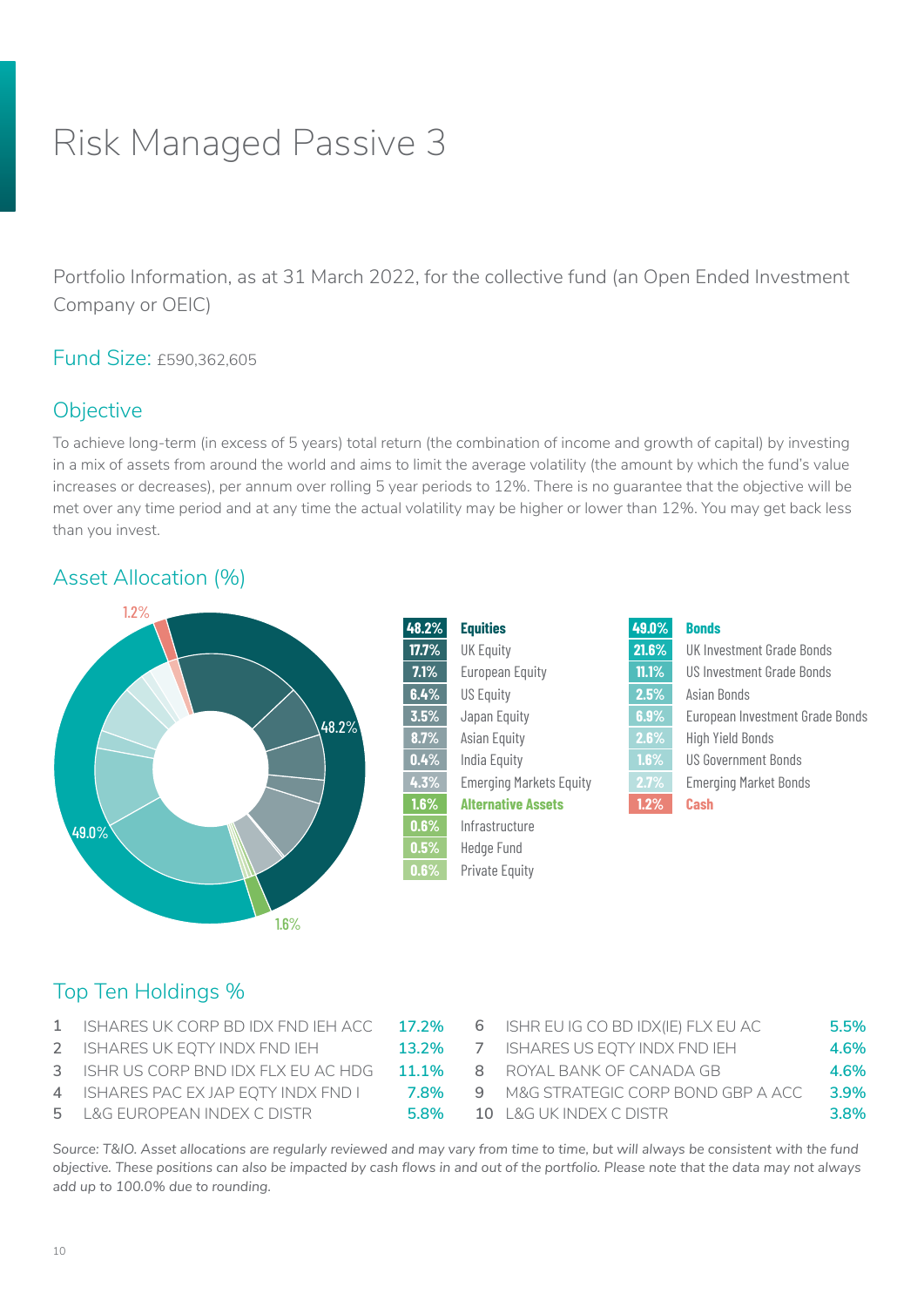<span id="page-10-0"></span>Portfolio Information, as at 31 March 2022, for the collective fund (an Open Ended Investment Company or OEIC)

Fund Size: £208,135,430

### **Objective**

To achieve long-term (in excess of 5 years) total return (the combination of income and growth of capital) by investing in a mix of assets from around the world and aims to limit the average volatility (the amount by which the fund's value increases or decreases), per annum over rolling 5 year periods to 14.5%. There is no guarantee that the objective will be met over any time period and at any time the actual volatility may be higher or lower than 14.5%. You may get back less than you invest.

#### Asset Allocation (%)



### Top Ten Holdings %

- **1** ISHARES UK EQTY INDX FND IEH **17.9%**
- **2** ISHARES UK CORP BD IDX FND IEH ACC **12.9%**
- **3** ISHARES PAC EX JAP EQTY INDX FND I **9.8% 8** ISHARES EM EQTY INDX IEH **3.9%**
- **4** ISHR US CORP BND IDX FLX EU AC HDG **8.2%**
- **5** ROYAL BANK OF CANADA GB **7.4%**

| 6 | L&G EUROPEAN INDEX C DISTR            | 7.3% |
|---|---------------------------------------|------|
|   | 7 ISHARES US EQTY INDX FND IEH        | 5.2% |
|   | 8 ISHARES EM EQTY INDX IEH            | 3.9% |
|   | 9 ISHARES JAPAN EQTY INDX FND IEH     | 3.9% |
|   | 10 ISHR EU IG CO BD IDX(IE) FLX EU AC | 2.8% |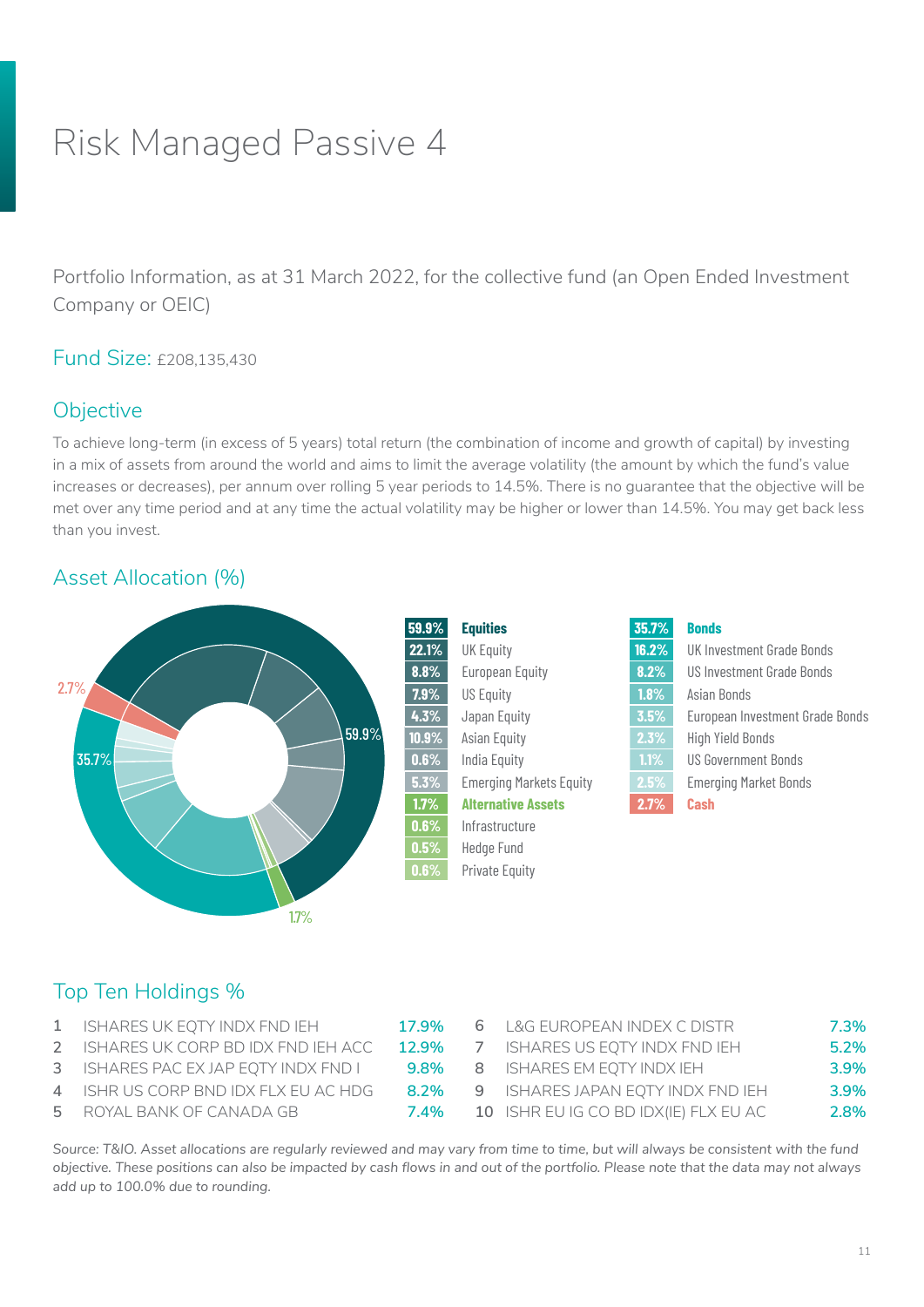<span id="page-11-0"></span>Portfolio Information, as at 31 March 2022, for the collective fund (an Open Ended Investment Company or OEIC)

#### Fund Size: £123,262,518

### **Objective**

To achieve long-term (in excess of 5 years) total return (the combination of income and growth of capital) by investing in a mix of assets from around the world and aims to limit the average volatility (the amount by which the fund's value increases or decreases), per annum over rolling 5 year periods to 17%. There is no guarantee that the objective will be met over any time period and at any time the actual volatility may be higher or lower than 17%. You may get back less than you invest.

### Asset Allocation (%)



# Top Ten Holdings %

- **1** ISHARES UK EQTY INDX FND IEH **19.8% 6** ISHARES US EQTY INDX FND IEH **6.5%**
- **2** ISHARES PAC EX JAP EQTY INDX FND **11.9%**
- **3** L&G EUROPEAN INDEX C DISTR **8.9% 8** L&G UK INDEX C DISTR **5.3%**
- **4** ISHARES UK CORP BD IDX FND IEH ACC **8.6%**
- **5** ROYAL BANK OF CANADA GB **7.6%**

|  | 6 ISHARES US EQTY INDX FND IEH      | 6.5% |
|--|-------------------------------------|------|
|  | 7 ISHR US CORP BND IDX FLX EU AC HD | 5.3% |
|  | 8 L&G UK INDEX C DISTR              | 5.3% |
|  | 9 ISHARES JAPAN EQTY INDX FND IEH   | 4.8% |
|  | 10 ISHARES EM EQTY INDX IEH         | 4.7% |
|  |                                     |      |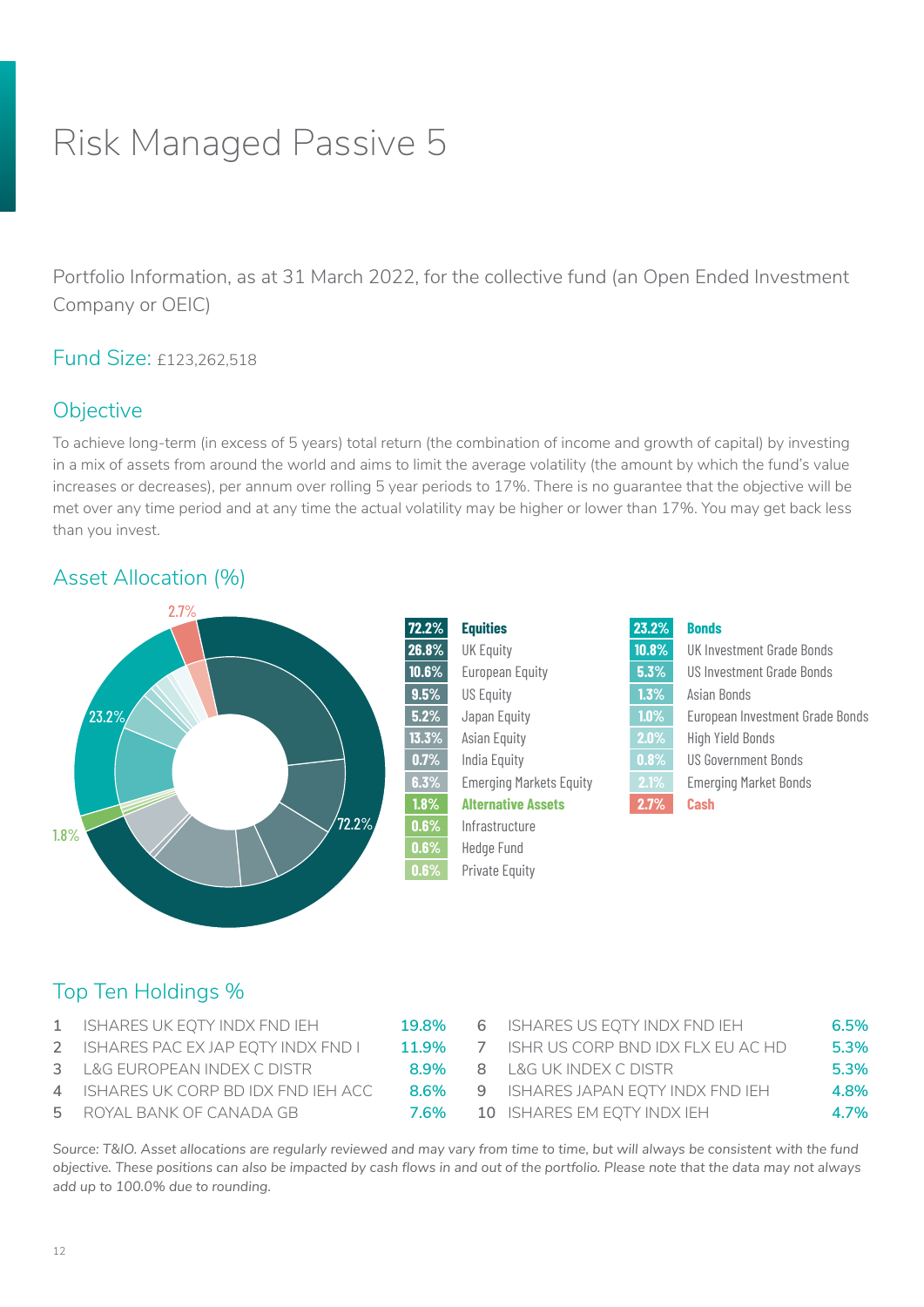# <span id="page-12-0"></span>Performance

**All figures sourced from FE fundinfo.** Please note that all performance figures for Prudential Funds are net of Annual Management Charge (AMC) and other fund charges where applicable. They take no account of any product charges that may be applicable. Any product charges will have the effect of reducing the figures shown below.

Performance figures can vary between each of these funds due to different taxation rules and fund level charges. The Life, Pension and Prudential International funds can also hold an element of cash due to the short delay between new investments being received by these funds and being placed in the underlying OEIC portfolio fund, and this may also have an impact on the performance of these funds when compared to the underlying OEIC fund.

| <b>OEIC Funds</b>                    | $31/03/21 -$<br>31/03/22 (%) | $31/03/20 -$ | $31/03/19 -$ | $31/03/18 -$ | $31/03/17 -$<br>31/03/21 (%) 31/03/20 (%) 31/03/19 (%) 31/03/18 (%) |
|--------------------------------------|------------------------------|--------------|--------------|--------------|---------------------------------------------------------------------|
| LF Prudential Risk Managed Passive 1 | $-1.8$                       | 13.9         | $-3.3$       | 1.5          | 1.6                                                                 |
| LF Prudential Risk Managed Passive 2 | $-0.3$                       | 17.0         | $-3.8$       | 2.2          | 2.0                                                                 |
| LF Prudential Risk Managed Passive 3 | 1.3                          | 20.3         | $-5.8$       | 2.8          | 1.1                                                                 |
| LF Prudential Risk Managed Passive 4 | 3.2                          | 25.1         | $-7.3$       | 3.4          | 1.1                                                                 |
| LF Prudential Risk Managed Passive 5 | 4.7                          | 29.1         | $-9.1$       | 4.7          | 1.0                                                                 |

The fund performance figures above are based on the movement of the daily price. They're on a total return basis with net income reinvested and A Income funds.

| <b>Pension Funds</b>              | $31/03/21 -$<br>$ 31/03/22 \, (%)  31/03/21 \, (%)  31/03/20 \, (%)  31/03/19 \, (%)  31/03/18 \, (%)$ |      | $31/03/20 -$ 31/03/19 - 31/03/18 - 31/03/17 - |    |     |
|-----------------------------------|--------------------------------------------------------------------------------------------------------|------|-----------------------------------------------|----|-----|
| Pru Risk Managed Passive 1        | $-24$                                                                                                  | 13.0 | -37                                           | 18 |     |
| <b>Pru Risk Managed Passive 3</b> | 0.6                                                                                                    | 19.4 | $-6.1$                                        |    | 1.4 |

The fund performance figures above are based on the movement of the daily price. They're on a total return basis with gross income reinvested and Series A funds.

| Life Funds                 | $31/03/21 -$<br>31/03/22 (%) | $31/03/20 -$<br>31/03/21 (%) 31/03/20 (%) | $31/03/19 -$ | $31/03/18 -$ | $31/03/17 -$<br> 31/03/19(%) 31/03/18(%) |
|----------------------------|------------------------------|-------------------------------------------|--------------|--------------|------------------------------------------|
| Pru Risk Managed Passive 1 | $-2.2$                       | 10.5                                      | $-3.8$       | 1.3          | 1.2                                      |
| Pru Risk Managed Passive 2 | $-1.1$                       | 13.3                                      | $-3.7$       | N/A          | N/A                                      |
| Pru Risk Managed Passive 3 | 0.5                          | 15.7                                      | $-4.9$       | 2.6          | 1.8                                      |
| Pru Risk Managed Passive 4 | 1.6                          | 20.1                                      | $-6.4$       | N/A          | N/A                                      |
| Pru Risk Managed Passive 5 | 2.9                          | 23.2                                      | $-8.9$       | N/A          | N/A                                      |

The fund performance figures above are based on the movement of the daily price. They're on a total return basis with net income reinvested and Series 2 funds.

| <b>International Funds</b>        | $31/03/21 -$ | $ 31/03/20 -$ | $ 31/03/19 -  $ | $ 31/03/18 -  31/03/17 -$ | $ 31/03/22 \, (%)  31/03/21 \, (%)  31/03/20 \, (%)  31/03/19 \, (%)  31/03/18 \, (%)  $ |
|-----------------------------------|--------------|---------------|-----------------|---------------------------|------------------------------------------------------------------------------------------|
| PIA Risk Managed Passive 1        | $-2.5$       |               | $-3.8$          | 1.b                       |                                                                                          |
| <b>PIA Risk Managed Passive 3</b> | N 4          | 19.7          | $-6.6$          | 2.6                       | 0.9                                                                                      |

The fund performance figures above are based on the movement of the daily price. They're on a total return basis with gross income reinvested and Series B funds.

We can't predict the future. Past performance isn't a guide to future performance. The value of your investment can go down as well as up so you might get back less than you put in.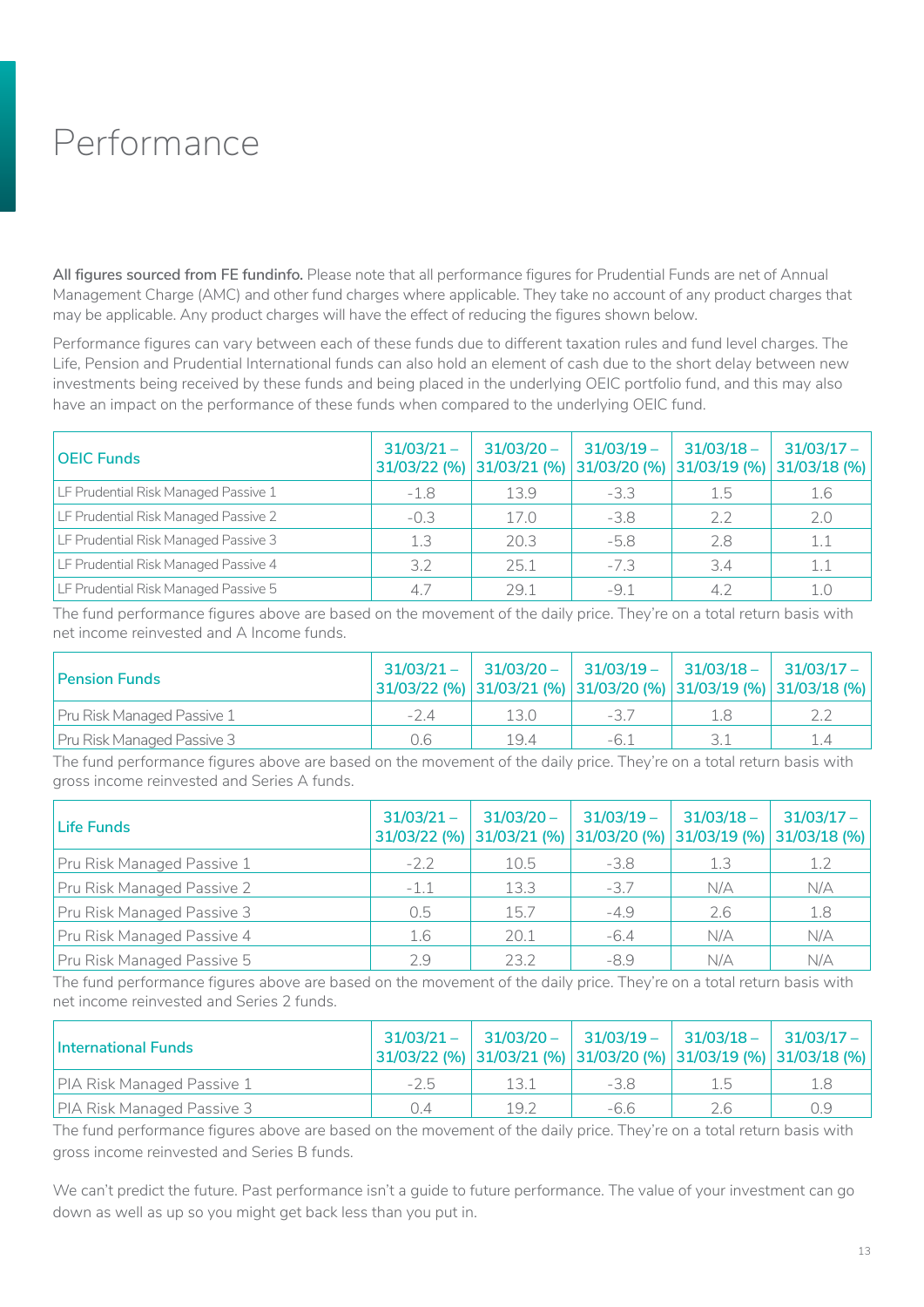# <span id="page-13-0"></span>Glossary

This glossary is a high-level guide to some of the technical terminology that may appear in our Quarterly Summary. It is not intended to be definitive reference document and you should contact your adviser for further assistance where necessary.

#### Alternative Assets

These may include non-traditional, complex or specialist investments. Examples include hedge funds, private equity and complex derivative based strategies.

### Basic Materials Sector

A category of stocks covering companies involved with the discovery, development and processing of raw materials. The basic materials sector includes the mining and refining of metals, chemical producers and forestry products.

### "Blue Chip" Companies

These are large, reputable companies which are thought to be financially sound.

#### **Bonds**

See Fixed Interest Securities.

#### "Boutique Managed" Funds

Investment funds that are specialised in some way either through the expertise needed to manage the portfolio or because it has an unusual theme or a collection of funds under one house. These "boutique" funds are typically offered by smaller, specialist firms as opposed to large investment management companies.

### Broad Investment Grade

This is a term used to describe a listing of bonds and fixed income instruments on an index. It is used to measure the overall value of a collective group of bonds and represents the characteristics of these types of securities. It is a grading level that can be used by certain types of funds for determining assets that are suitable for investment into a fund.

#### Certificates of Deposit

These are money market investments that are generally issued by banks against a security. A certificate of deposit usually pays interest (which can vary) and entitles the bearer to receive a set interest rate up until a set maturity date and can be issued in any currency or denomination.

### Closed Ended Funds

This describes a collective investment scheme which has a limited number of shares (or units). The shares are then traded on an exchange or directly through the fund manager to create a secondary market subject to market forces.

#### Collective Investment Schemes

A way of pooling investment with others as part of a single investment fund. This allows investors to participate in a wider range of investments than would normally be feasible if investing individually and to share the costs and benefits of doing so. Collective Investment Schemes, OEICs, Unit Trusts, Mutual funds, usually either target geographic regions (like emerging market countries) or specific themes (like technology or property).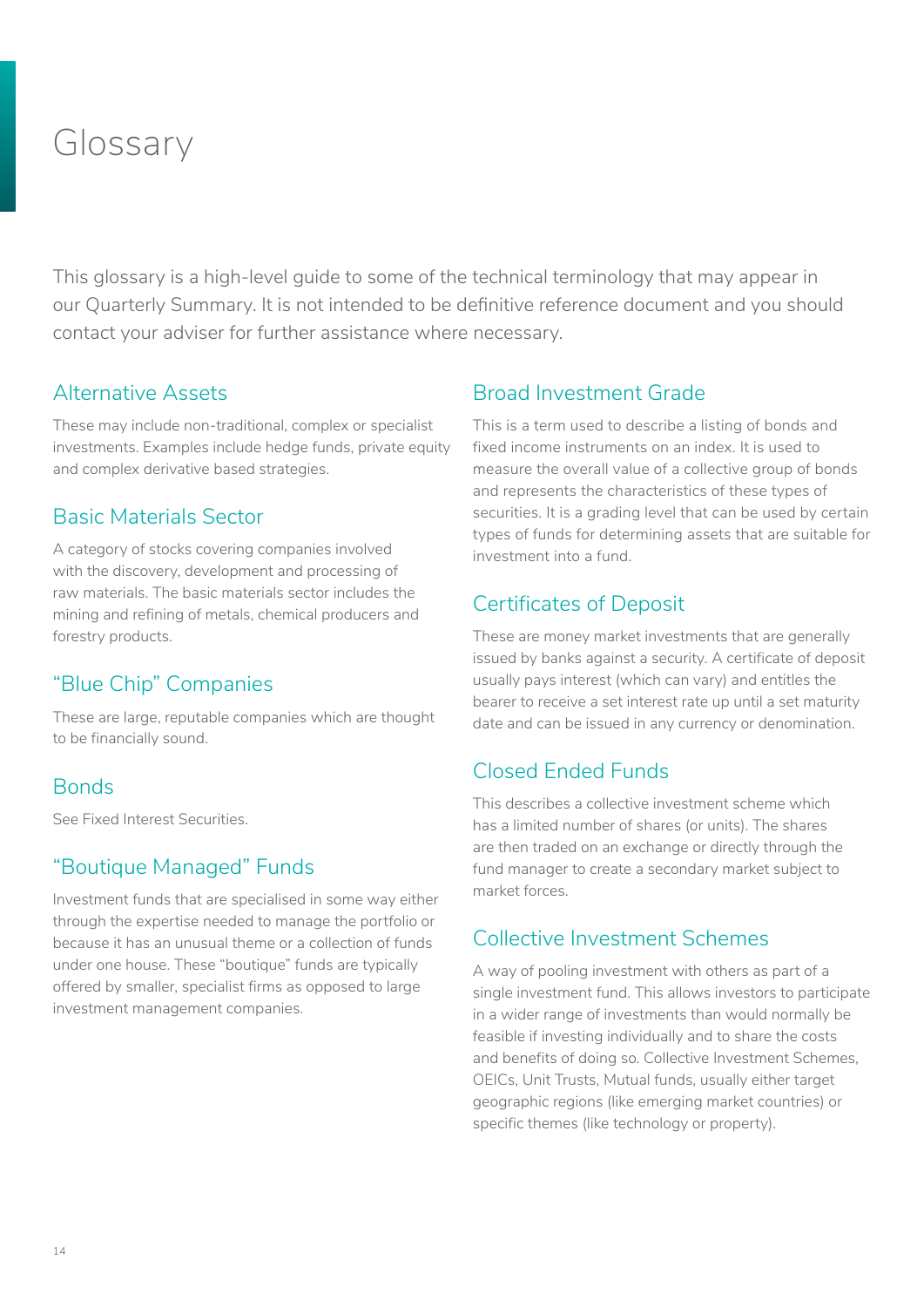# Convertible Bonds (can also be called Deferred Equity)

These are corporate bonds that are exchangeable for a set number of another form of investment (for example, common shares) at a pre-stated price. Convertible bonds typically pay a lower income than is normally available from common bonds.

### Corporate Bonds

These are loans to companies where the purchaser of the corporate bond lends money to the company in return for regular interest payments and the promise that the initial sum will be repaid on a specified later date.

# Default Risk

This is the possibility that the issuer of a bond will be unable to make payments when they are due.

# **Derivatives**

These cover products such as futures and options which are generally an arrangement to buy or sell a standard quantity of a specified asset on a fixed future date at a price agreed today. Also considered to be a financial instrument whose value is dependent upon the value of an underlying asset.

# **Equities**

These are also known as shares or stocks and represent a share of the ownership of a company. Shares give two potential benefits – the share prices increase as the value of the company increases and regular payments, known as dividends, may be made to shareholders based on how well the company is doing. However, share prices can also go down, therefore there may not be dividends.

# Eurobonds

A Eurobond is an international bond that is denominated in a currency not native to the country where it is issued. It can be categorized according to the currency in which it is issued. For example, a British company may issue a Eurobond in Germany, denominating it in U.S. dollars.

# Exchange-Traded Fund

This is an investment vehicle the units of which are traded on a stock exchange. An exchange traded fund can hold a range of assets such as stocks, bonds or even commodities. Most track an index.

### Fixed Interest Securities

These are more commonly known as"bonds" and are loans issued by companies or by governments in order to raise money. Bonds issued by companies are called corporate bonds, those issued by the UK government are called gilts and those issued by the US government are called treasury bonds. In effect all bonds are IOUs that promise to pay a sum on a specified date and pay a fixed rate of interest along the way.

# Floating Rate Notes

These are basically short-term loans to financial organisations, such as banks, under which the investor receives interest payments from that financial organisation. At the end of an agreed period the financial organisation has to repay the loan.

The interest payment rates are linked to a specified "floating" rate. In legacy instruments, this was typically the London Interbank Offered Rate (LIBOR) though post cessation of LIBOR, these are being replaced by use of alternative rates such as the Sterling Overnight Index Average (SONIA). This means that interest rate payments may go up or down.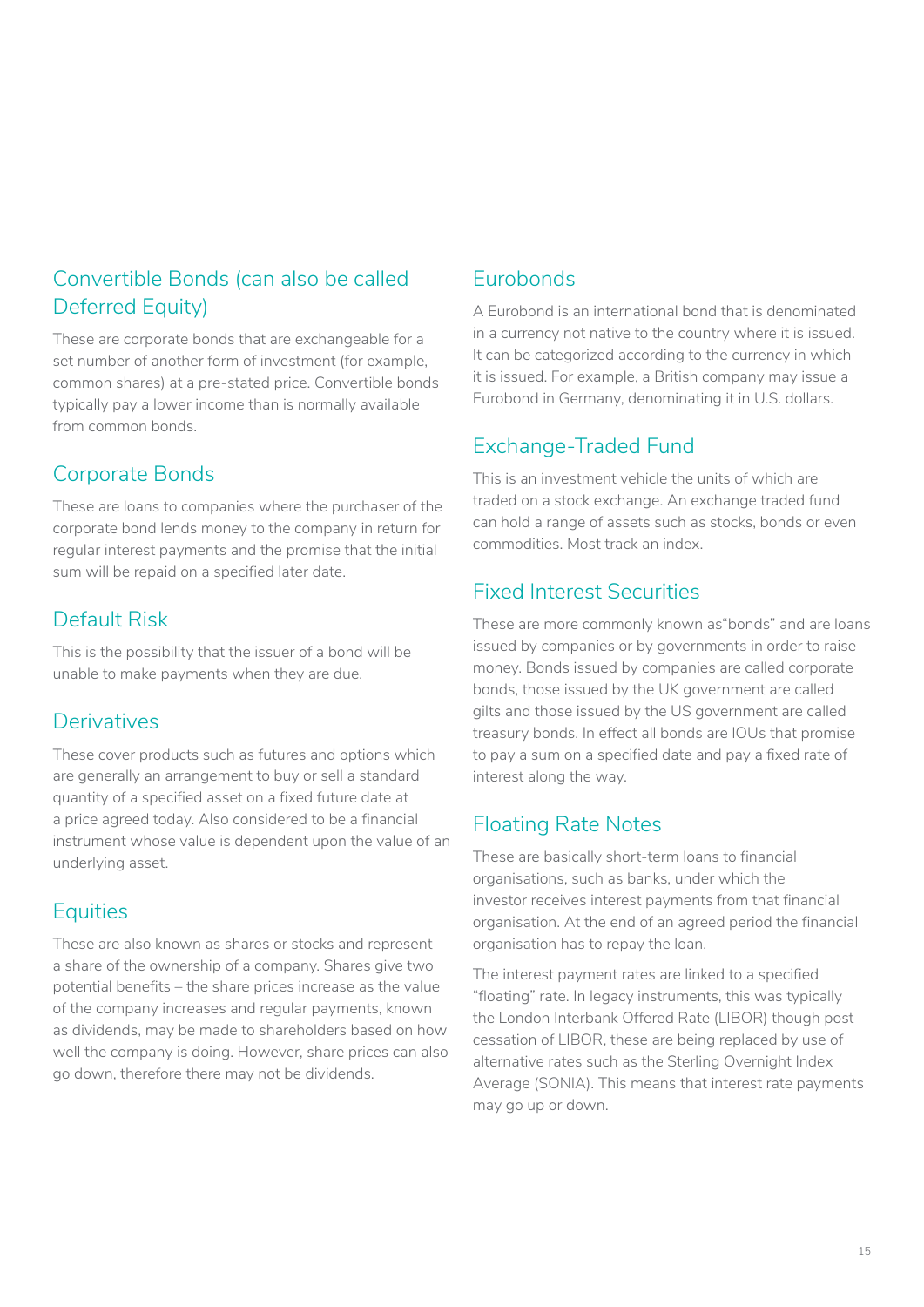# Forwards Contract (or Forwards)

These are agreements between two parties to buy or sell an asset at a fixed future date for a price determined at the time of dealing.

### Government Bonds

These are loans to the government where the purchaser of the government bond lends money to the government in return for regular interest payments and the promise that the initial sum will be repaid on a specified later date.

#### Government Sovereign Bond

Is a government debt issued in a foreign currency.

### **Hedging**

A strategy employed in order to reduce or mitigate risk. Hedging involves making an offsetting transaction in one market in order to protect against possible losses in another.

# Hedged Back to Sterling

This is a specific example of hedging where the trader is trying to protect an existing or anticipated position from an unwanted move in sterling exchange rates.

#### Index-Linked Securities

Are similar to fixed interest securities but the payments out are normally increased by a price index e.g. for UK government index-linked securities, payments out are increased in line with the UK Retail Price Index.

#### Investment Grade

A credit rating given to a government or corporate bond that indicates that the agency giving the rating (e.g. Standard & Poors) believes that the issuer has a relatively low risk of default. Bonds with credit ratings of AAA, AA, A or BBB are considered investment grade. Low rated bonds with ratings of BB or below are often called Junk Bonds.

### Money Market Investments

Are defined as cash and near cash such as bank deposits, certificates of deposits, fixed interest securities or floating rate notes, with, where applicable, a maturity date of under a year.

# OEIC

This is an Open Ended Investment Company. Like all open collective Investment Schemes, an OEIC has no fixed amount of capital.

The total value of the OEIC is equally divided into shares which will vary in price and in the number issued. Each time that new money is invested, new shares or units are created to match the prevailing share price; each time shares are redeemed, the assets sold match the prevailing share price.

# **Options**

Legal agreements that give the holder the right (but not the obligation) to buy or sell the underlying asset at an expiration date, at a price determined at the time of dealing.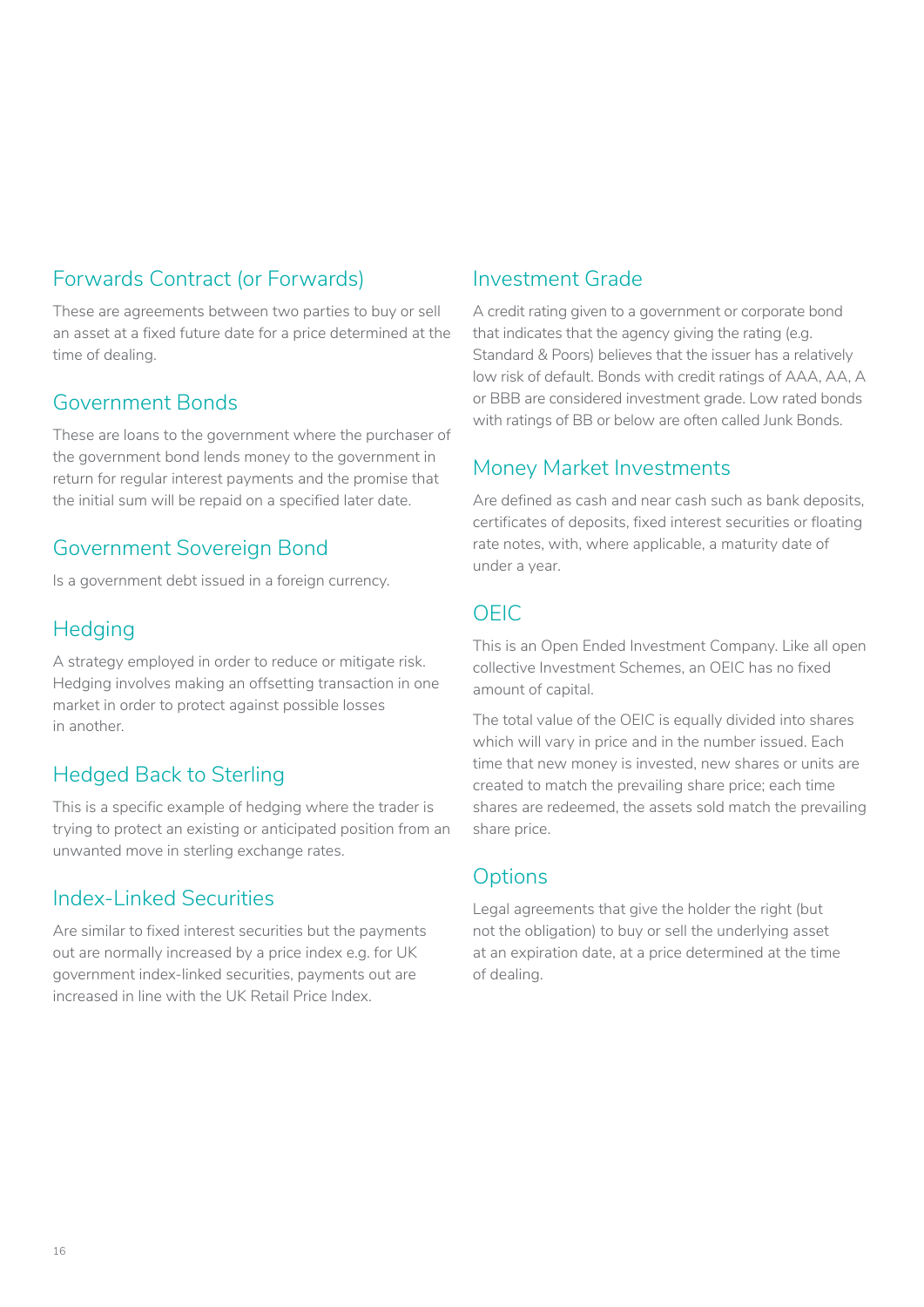# Permanent Interest Bearing Shares (usually referred to as PIBS)

These are fixed-interest securities issued by building societies. Building societies use them in the way public limited companies would use preference shares (see below). Although similar to bonds, PIBS typically exist as long as their issuer does. They typically offer better interest rates than bonds although unlike bonds have no fixed redemption date and so redemption value will be determined by market values at the time of sale. PIBS are not covered by UK government compensation schemes. If the building society is in financial distress, mounts are paid to holders of PIBS only after depositors.

# Preference Shares (also called Preferred Stock or Preferred Shares)

These are shares in a company which give their holders an entitlement to a fixed dividend payment and may or may not carry voting rights. These are a 'higher ranking' stock than common stock and usually have specific rights attached to them. Preference shares mean that the holder may get preferred treatment over common share holders – and carry a dividend that is paid out prior to dividends to common share holders. In the event of bankruptcy preferred share holders will be paid out from assets before common share holders and after debt holders.

# Primary Industry

The industrial sector of an economy involved in the extraction and collection of natural resources, such as copper and timber, as well as by activities such as farming and fishing. A company in a primary industry can also be involved in turning natural resources into products. Primary industries tend to make up a larger portion of the economy of developing countries than they do for developed countries.

# Regulated

This means the portfolio or fund has to conform to the regulations laid down by the financial authority of the country it is trading in (i.e. in the UK, the FCA protects the investor and provides structure around the products, financial services providers and markets).

# Reverse Repurchase Agreement

A Reverse Repurchase Agreement is a legal contract with a bank, under which securities are purchased (for example, UK Government Bonds or Gilts) from the bank, with an agreement to sell them back to the same bank at a higher price at a specific date in the future.

# Risk

Risk can take on many forms. In the context of investment management it is a term used to indicate the chance of losing or gaining money on your investment. It's usually measured by a statistical measurement called 'standard deviation' this is calculated based on movements (both up & down) from the investment or funds average return.

# Secondary Industry

The industrial sector of an economy that produces finished, usable products. Unlike a primary industry, which collects and produces raw materials for manufacture, a secondary industry makes products that are more likely to be consumed by individuals. Examples of secondary industry divisions include automobile manufacturing, steel production and telecommunications.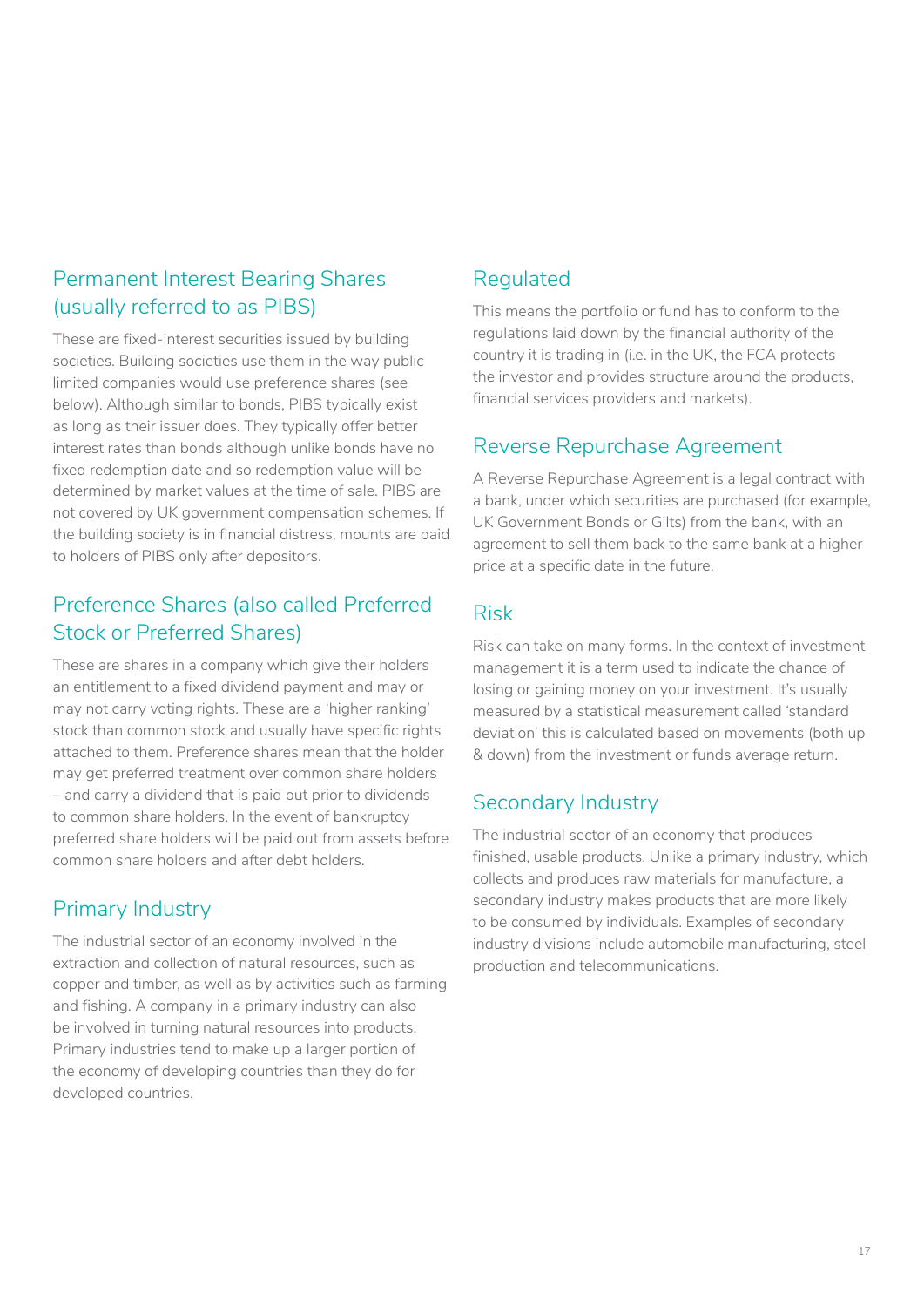#### Shares

See Equities.

# Short-Term Government Bonds

For the purposes of determining assets which the Prudential Cash Funds can invest in these are defined as government bonds with a repayment period of twelve months or less.

# Smaller Companies

Companies quoted on a recognised exchange that have a market worth below that of blue chip companies.

# Sterling Overnight Index Average (SONIA)

Is an interest rate that is published and administered by the Bank of England who are responsible for its governance and publication every London business day.

SONIA is based on actual transactions and reflects the average of the interest rates that banks pay to borrow sterling overnight from other financial institutions and other institutional investors.

# Transferable Securities

This is a descriptor given to a type of financial security which is traded on capital markets. The term is probably most commonly known and used in association with UCITS in UK and Europe (examples would be UCITS/some types of warrants).

# Undertakings for Collective Investment in Transferable Securities (UCITS)

These are collective investments which can be sold across national borders within the EU having complied with regulations on investments and administration.

# Unregulated

This means the portfolio or fund does not need to conform to regulations.

# **Warrants**

A warrant is a security that entitles the holder to buy shares in the issuing company at a specified price and within a certain time frame.

Warrants are freely transferable and traded on major exchanges. Their value will go up or down as the price of the shares to which they relate goes up or down.